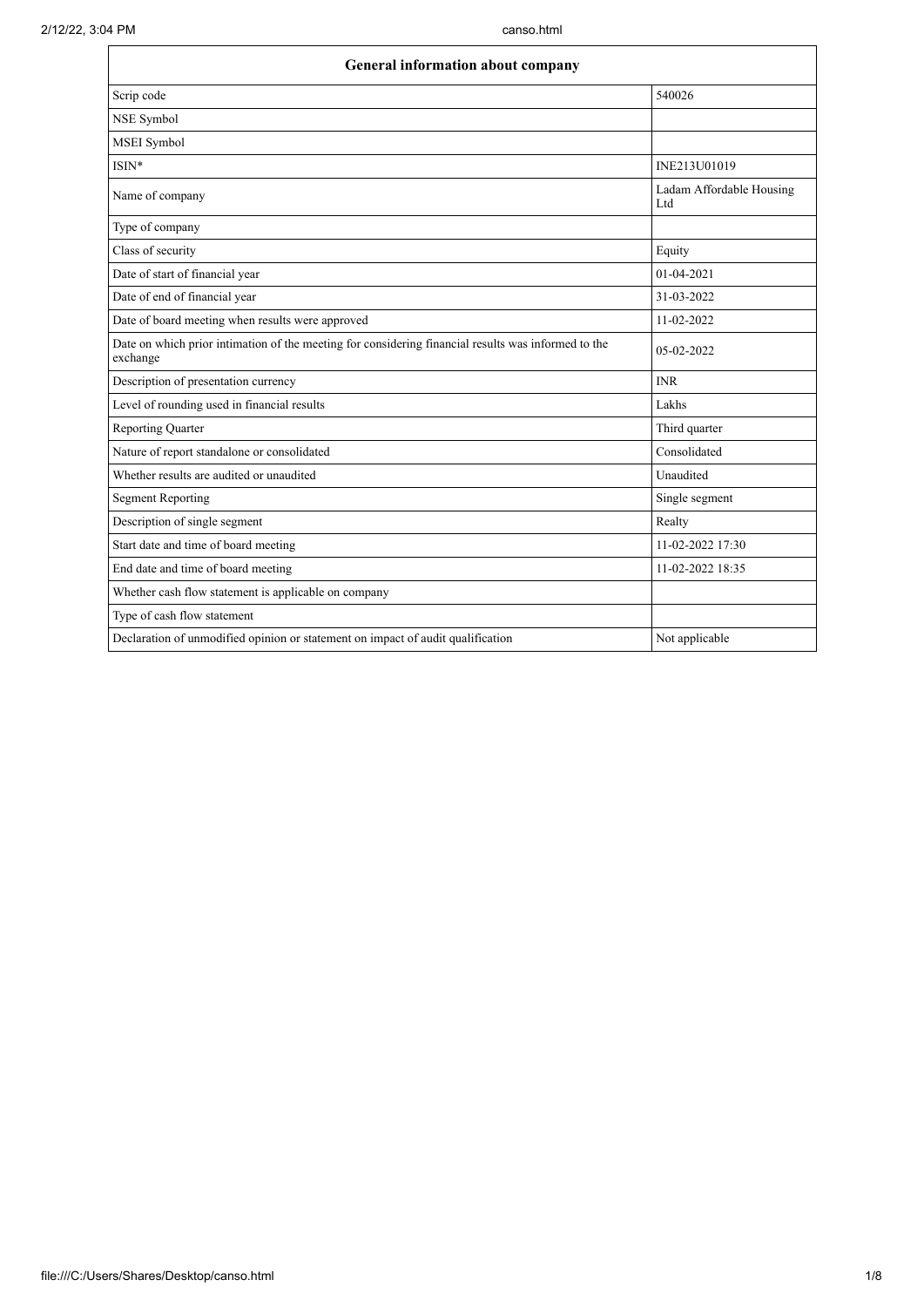|               |                                                                                                                                                                                               | <b>Financial Results - Ind-AS</b>        |                                                               |
|---------------|-----------------------------------------------------------------------------------------------------------------------------------------------------------------------------------------------|------------------------------------------|---------------------------------------------------------------|
|               | <b>Particulars</b>                                                                                                                                                                            | 3 months/ 6 months ended<br>(dd-mm-yyyy) | Year to date figures for current period<br>ended (dd-mm-yyyy) |
| A             | Date of start of reporting period                                                                                                                                                             | $01 - 10 - 2021$                         | 01-04-2021                                                    |
| B             | Date of end of reporting period                                                                                                                                                               | 31-12-2021                               | 31-12-2021                                                    |
| $\mathcal{C}$ | Whether results are audited or unaudited                                                                                                                                                      | Unaudited                                | Unaudited                                                     |
| D             | Nature of report standalone or consolidated                                                                                                                                                   | Consolidated                             | Consolidated                                                  |
| Part<br>Т     | Blue color marked fields are non-mandatory. For Consolidated Results, if the company has no figures for 3 months / 6<br>months ended, in such case zero shall be inserted in the said column. |                                          |                                                               |
| 1             | <b>Income</b>                                                                                                                                                                                 |                                          |                                                               |
|               | Revenue from operations                                                                                                                                                                       | 108.13                                   | 200.22                                                        |
|               | Other income                                                                                                                                                                                  | 6.88                                     | 15.84                                                         |
|               | <b>Total income</b>                                                                                                                                                                           | 115.01                                   | 216.06                                                        |
| $\mathbf{2}$  | <b>Expenses</b>                                                                                                                                                                               |                                          |                                                               |
| (a)           | Cost of materials consumed                                                                                                                                                                    | 19.09                                    | 49.87                                                         |
| (b)           | Purchases of stock-in-trade                                                                                                                                                                   | $\mathbf{0}$                             | $\mathbf{0}$                                                  |
| (c)           | Changes in inventories of finished goods, work-in-<br>progress and stock-in-trade                                                                                                             | 71.04                                    | 129.02                                                        |
| (d)           | Employee benefit expense                                                                                                                                                                      | 5.84                                     | 13.92                                                         |
| (e)           | Finance costs                                                                                                                                                                                 | 9.4                                      | 16.42                                                         |
| (f)           | Depreciation, depletion and amortisation expense                                                                                                                                              | $\mathbf{0}$                             | $\mathbf{0}$                                                  |
| (f)           | <b>Other Expenses</b>                                                                                                                                                                         |                                          |                                                               |
| 1             | Other Expenses                                                                                                                                                                                | 2.81                                     | 12.4                                                          |
| 10            |                                                                                                                                                                                               |                                          |                                                               |
|               | <b>Total other expenses</b>                                                                                                                                                                   | 2.81                                     | 12.4                                                          |
|               | <b>Total expenses</b>                                                                                                                                                                         | 108.18                                   | 221.63                                                        |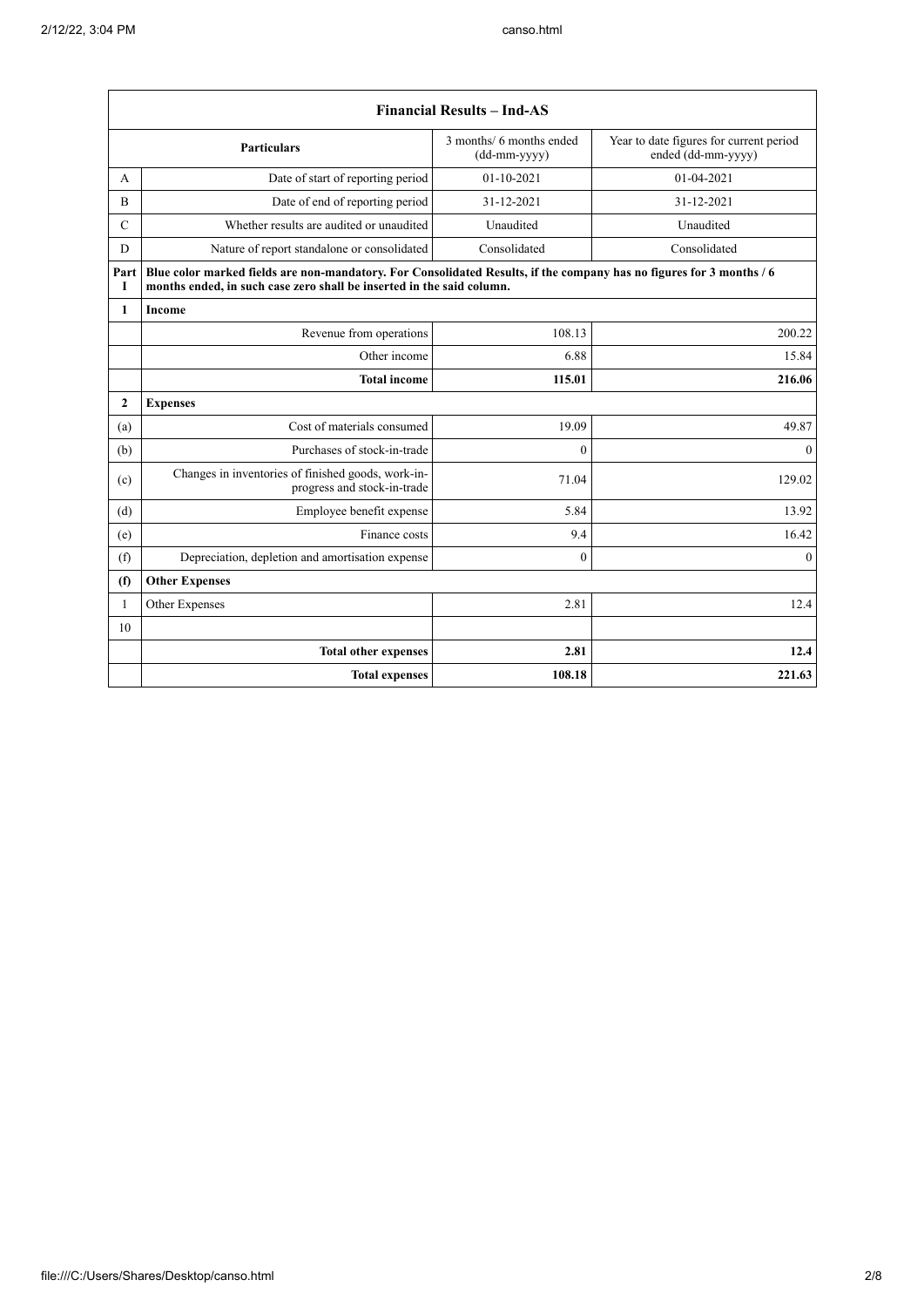$\mathbf{r}$ 

 $\overline{\phantom{0}}$ 

| <b>Financial Results - Ind-AS</b> |                                                                                                                                                                                               |                                          |                                                               |  |
|-----------------------------------|-----------------------------------------------------------------------------------------------------------------------------------------------------------------------------------------------|------------------------------------------|---------------------------------------------------------------|--|
|                                   | <b>Particulars</b>                                                                                                                                                                            | 3 months/ 6 months<br>ended (dd-mm-yyyy) | Year to date figures for current<br>period ended (dd-mm-yyyy) |  |
| A                                 | Date of start of reporting period                                                                                                                                                             | $01 - 10 - 2021$                         | 01-04-2021                                                    |  |
| B                                 | Date of end of reporting period                                                                                                                                                               | 31-12-2021                               | 31-12-2021                                                    |  |
| $\mathcal{C}$                     | Whether results are audited or unaudited                                                                                                                                                      | Unaudited                                | Unaudited                                                     |  |
| D                                 | Nature of report standalone or consolidated                                                                                                                                                   | Consolidated                             | Consolidated                                                  |  |
| Part<br>Т                         | Blue color marked fields are non-mandatory. For Consolidated Results, if the company has no figures for 3 months / 6<br>months ended, in such case zero shall be inserted in the said column. |                                          |                                                               |  |
| 3                                 | Total profit before exceptional items and tax                                                                                                                                                 | 6.83                                     | $-5.57$                                                       |  |
| 4                                 | Exceptional items                                                                                                                                                                             | $\theta$                                 | $\theta$                                                      |  |
| 5                                 | Total profit before tax                                                                                                                                                                       | 6.83                                     | $-5.57$                                                       |  |
| 7                                 | <b>Tax expense</b>                                                                                                                                                                            |                                          |                                                               |  |
| 8                                 | Current tax                                                                                                                                                                                   | $\mathbf{0}$                             | $\mathbf{0}$                                                  |  |
| $\mathbf{Q}$                      | Deferred tax                                                                                                                                                                                  | $\theta$                                 | $\mathbf{0}$                                                  |  |
| 10                                | <b>Total tax expenses</b>                                                                                                                                                                     | $\theta$                                 | $\Omega$                                                      |  |
| 11                                | Net movement in regulatory deferral account balances related to<br>profit or loss and the related deferred tax movement                                                                       | $\mathbf{0}$                             | $\mathbf{0}$                                                  |  |
| 14                                | Net Profit Loss for the period from continuing operations                                                                                                                                     | 6.83                                     | $-5.57$                                                       |  |
| 15                                | Profit (loss) from discontinued operations before tax                                                                                                                                         | $\mathbf{0}$                             | $\mathbf{0}$                                                  |  |
| 16                                | Tax expense of discontinued operations                                                                                                                                                        | $\theta$                                 | $\mathbf{0}$                                                  |  |
| 17                                | Net profit (loss) from discontinued operation after tax                                                                                                                                       | $\theta$                                 | $\mathbf{0}$                                                  |  |
| 19                                | Share of profit (loss) of associates and joint ventures accounted for<br>using equity method                                                                                                  | $\mathbf{0}$                             | $\theta$                                                      |  |
| 21                                | Total profit (loss) for period                                                                                                                                                                | 6.83                                     | $-5.57$                                                       |  |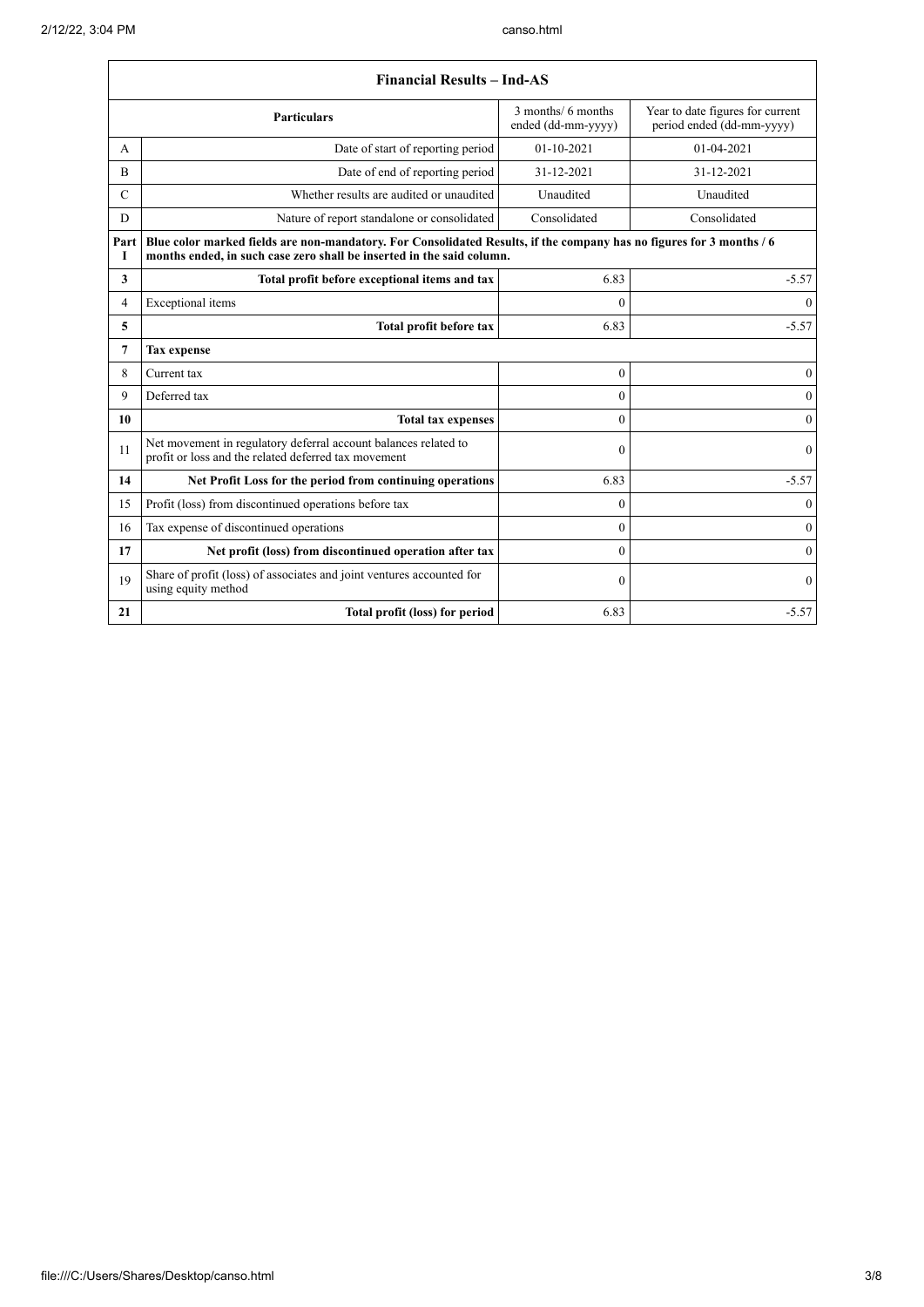|   | <b>Financial Results - Ind-AS</b>                                               |                                                |                                                                 |  |
|---|---------------------------------------------------------------------------------|------------------------------------------------|-----------------------------------------------------------------|--|
|   | <b>Particulars</b>                                                              | 3 months/ 6 month ended (dd-<br>$mm$ -yyyy $)$ | Year to date figures for current period ended<br>$(dd-mm-yyyy)$ |  |
| A | Date of start of reporting period                                               | $01-10-2021$                                   | $01 - 04 - 2021$                                                |  |
| B | Date of end of reporting period                                                 | 31-12-2021                                     | 31-12-2021                                                      |  |
| Ċ | Whether results are audited or unaudited                                        | Unaudited                                      | Unaudited                                                       |  |
| D | Nature of report standalone or consolidated                                     | Consolidated                                   | Consolidated                                                    |  |
|   | Other comprehensive income [Abstract]                                           |                                                |                                                                 |  |
| 1 | Amount of items that will not be reclassified to profit and loss                |                                                |                                                                 |  |
|   | Total Amount of items that will not be reclassified to<br>profit and loss       |                                                |                                                                 |  |
| 2 | Income tax relating to items that will not be<br>reclassified to profit or loss | $-0.59$                                        | $-1.25$                                                         |  |
| 3 | Amount of items that will be reclassified to profit and loss                    |                                                |                                                                 |  |
|   | Total Amount of items that will be reclassified to<br>profit and loss           |                                                |                                                                 |  |
| 4 | Income tax relating to items that will be reclassified<br>to profit or loss     | $\theta$                                       | $\theta$                                                        |  |
| 5 | <b>Total Other comprehensive income</b>                                         | 0.59                                           | 1.25                                                            |  |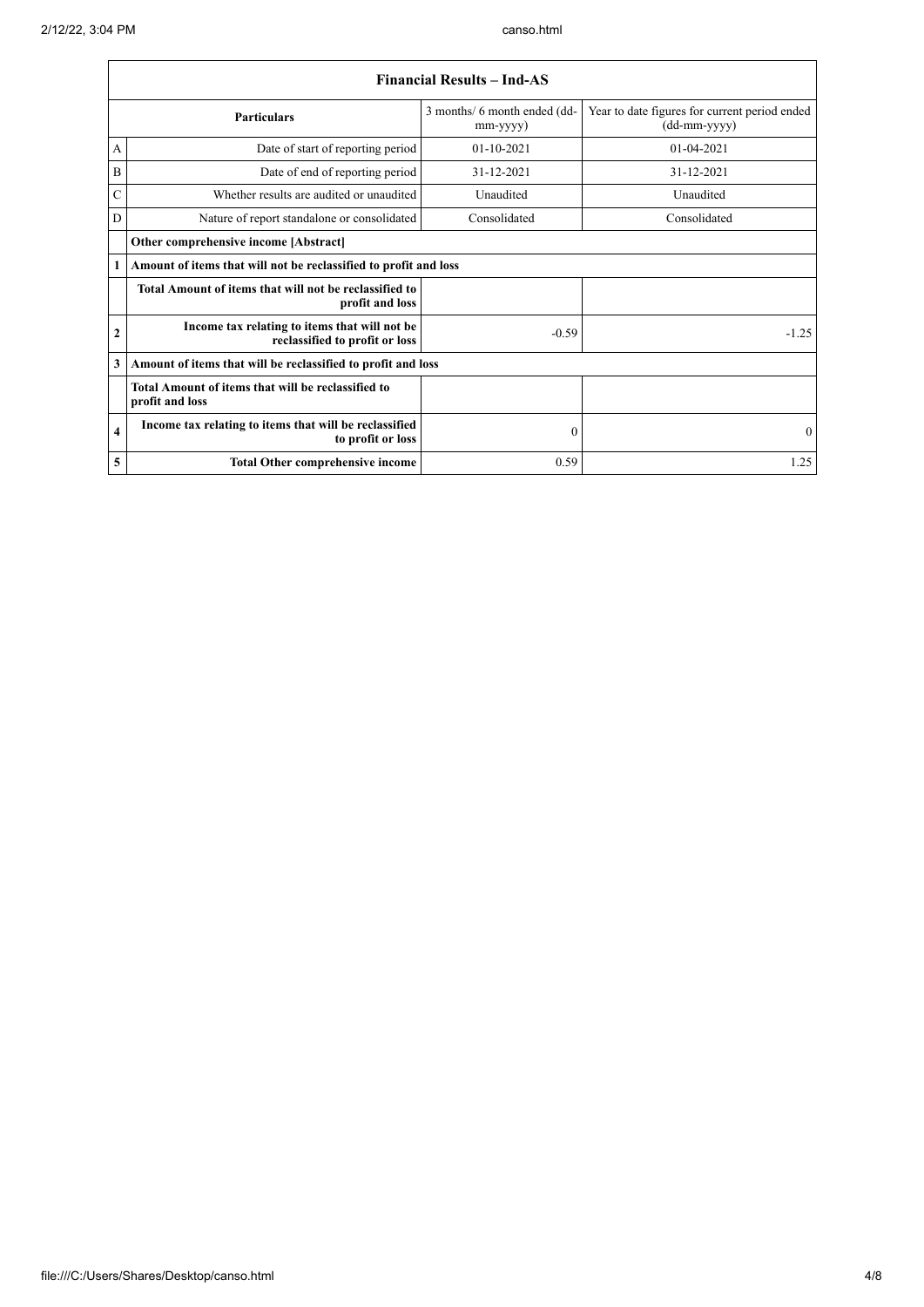$\mathbf{r}$ 

|               | <b>Financial Results - Ind-AS</b>                                                                                                                                                             |                                          |                                                               |  |
|---------------|-----------------------------------------------------------------------------------------------------------------------------------------------------------------------------------------------|------------------------------------------|---------------------------------------------------------------|--|
|               | Particulars                                                                                                                                                                                   | 3 months/ 6 months ended<br>(dd-mm-yyyy) | Year to date figures for current period<br>ended (dd-mm-yyyy) |  |
| А             | Date of start of reporting period                                                                                                                                                             | $01 - 10 - 2021$                         | 01-04-2021                                                    |  |
| В             | Date of end of reporting period                                                                                                                                                               | 31-12-2021                               | 31-12-2021                                                    |  |
| $\mathcal{C}$ | Whether results are audited or unaudited                                                                                                                                                      | Unaudited                                | Unaudited                                                     |  |
| D             | Nature of report standalone or consolidated                                                                                                                                                   | Consolidated                             | Consolidated                                                  |  |
| Part<br>1     | Blue color marked fields are non-mandatory. For Consolidated Results, if the company has no figures for 3 months / 6<br>months ended, in such case zero shall be inserted in the said column. |                                          |                                                               |  |
| 23            | <b>Total Comprehensive Income for the period</b>                                                                                                                                              | 7.42                                     | $-4.32$                                                       |  |
| 24            | Total profit or loss, attributable to                                                                                                                                                         |                                          |                                                               |  |
|               | Profit or loss, attributable to owners of parent                                                                                                                                              | 1.88                                     | $-10.72$                                                      |  |
|               | Total profit or loss, attributable to non-controlling interests                                                                                                                               | 4.94                                     | 5.15                                                          |  |
| 25            | Total Comprehensive income for the period attributable to                                                                                                                                     |                                          |                                                               |  |
|               | Comprehensive income for the period attributable to owners of<br>parent                                                                                                                       | 2.47                                     | $-9.48$                                                       |  |
|               | Total comprehensive income for the period attributable to<br>owners of parent non-controlling interests                                                                                       | 4.94                                     | 5.15                                                          |  |
| 26            | Details of equity share capital                                                                                                                                                               |                                          |                                                               |  |
|               | Paid-up equity share capital                                                                                                                                                                  | 915.23                                   | 915.23                                                        |  |
|               | Face value of equity share capital                                                                                                                                                            | 5                                        | 5                                                             |  |
| 27            | <b>Details of debt securities</b>                                                                                                                                                             |                                          |                                                               |  |
| 28            | Reserves excluding revaluation reserve                                                                                                                                                        |                                          |                                                               |  |
| 29            | Earnings per share                                                                                                                                                                            |                                          |                                                               |  |
| i             | Earnings per equity share for continuing operations                                                                                                                                           |                                          |                                                               |  |
|               | Basic earnings (loss) per share from continuing operations                                                                                                                                    | 0.01                                     | $-0.06$                                                       |  |
|               | Diluted earnings (loss) per share from continuing operations                                                                                                                                  | 0.01                                     | $-0.06$                                                       |  |
| <b>ii</b>     | Earnings per equity share for discontinued operations                                                                                                                                         |                                          |                                                               |  |
|               | Basic earnings (loss) per share from discontinued operations                                                                                                                                  | $\boldsymbol{0}$                         | $\boldsymbol{0}$                                              |  |
|               | Diluted earnings (loss) per share from discontinued operations                                                                                                                                | $\theta$                                 | $\boldsymbol{0}$                                              |  |
| ii            | Earnings per equity share                                                                                                                                                                     |                                          |                                                               |  |
|               | Basic earnings (loss) per share from continuing and<br>discontinued operations                                                                                                                | 0.01                                     | $-0.06$                                                       |  |
|               | Diluted earnings (loss) per share from continuing and<br>discontinued operations                                                                                                              | 0.01                                     | $-0.06$                                                       |  |
| 30            | Debt equity ratio                                                                                                                                                                             |                                          |                                                               |  |
| 31            | Debt service coverage ratio                                                                                                                                                                   |                                          |                                                               |  |
| 32            | Interest service coverage ratio                                                                                                                                                               |                                          |                                                               |  |
| 33            | Disclosure of notes on financial results                                                                                                                                                      | Textual Information(1)                   |                                                               |  |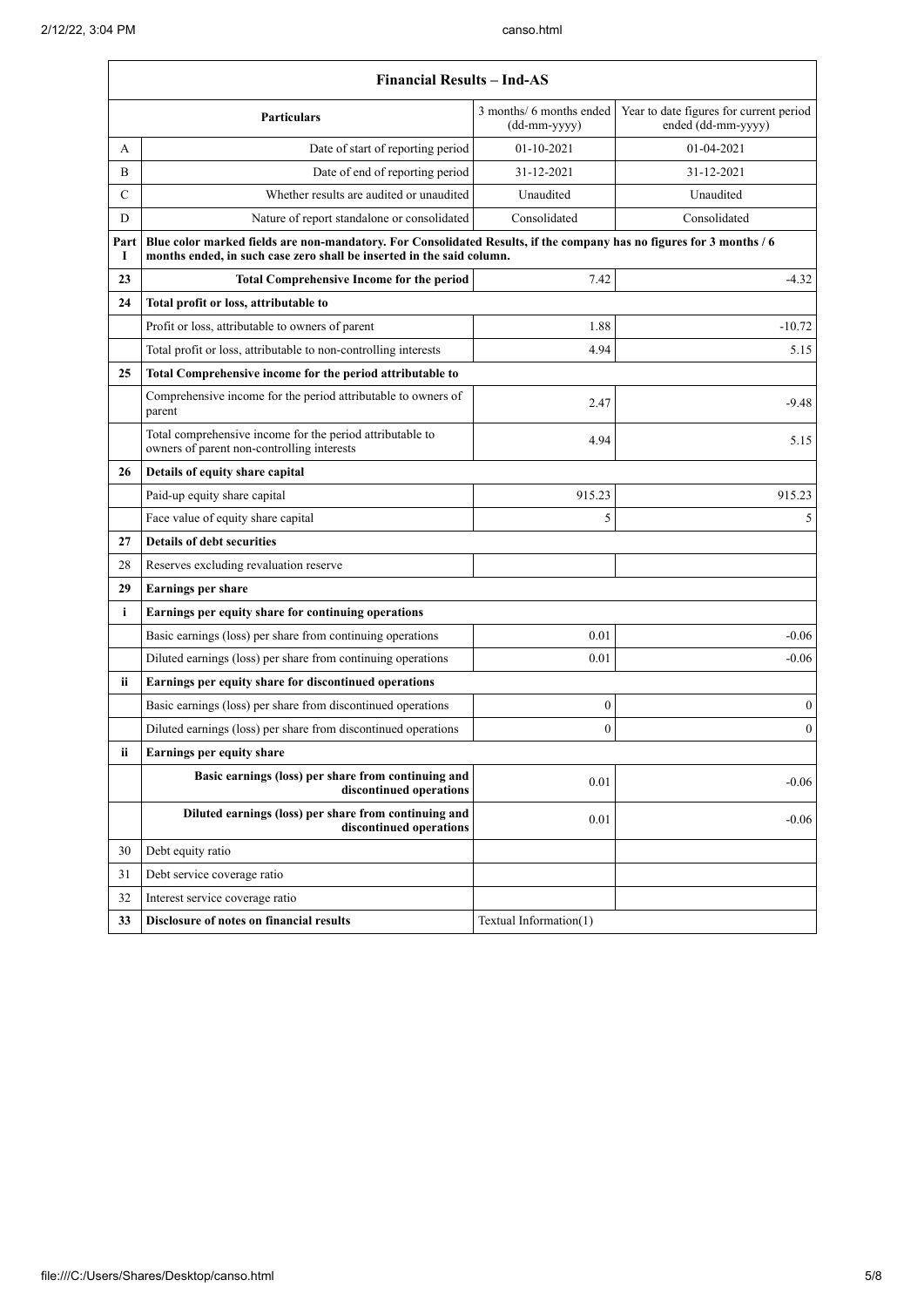|                        | <b>Text Block</b>                                                                                                                                                                                                                                                                                                                                                                                                                                                                                                                                                    |
|------------------------|----------------------------------------------------------------------------------------------------------------------------------------------------------------------------------------------------------------------------------------------------------------------------------------------------------------------------------------------------------------------------------------------------------------------------------------------------------------------------------------------------------------------------------------------------------------------|
| Textual Information(1) | 1. The above financials results were reviewed by Audit Committee and approved at the meeting of Board<br>of Director held $11/02/2022$ .<br>2. There were no changes in the Accounting Policies of the Company.<br>3. The figures pertaining to the previous year have been regrouped/rearranged wherever necessary.<br>4. Other comprehensive income of Rs. 59,262 is unrealised gain on investment held in equity<br>instruments between September 30, 2021 to December 31, 2021 as per the opinion of FVTOCI selected<br>by the company as per applicable IND AS. |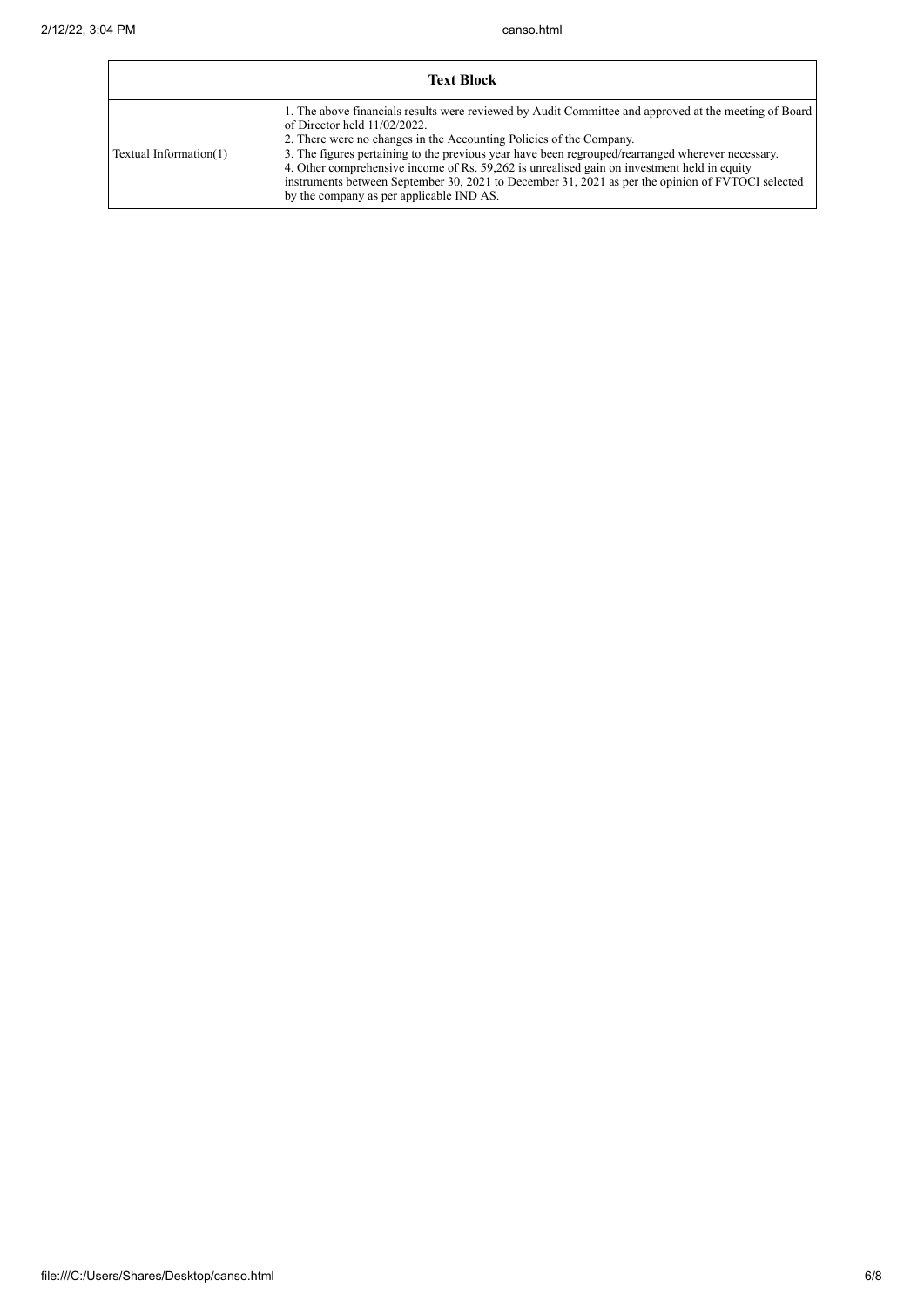| <b>Particulars</b>                                                     | 3 months/ 6 month ended (dd-<br>mm-yyyy) | Year to date figures for current period ended (dd-<br>mm-yyyy) |  |
|------------------------------------------------------------------------|------------------------------------------|----------------------------------------------------------------|--|
| Date of start of reporting period                                      | $01 - 10 - 2021$                         | 01-04-2021                                                     |  |
| Date of end of reporting period                                        | 31-12-2021                               | 31-12-2021                                                     |  |
| Whether accounts are audited or unaudited                              | Unaudited                                | Unaudited                                                      |  |
| Nature of report standalone or consolidated                            | Consolidated                             | Consolidated                                                   |  |
| <b>Segment Revenue (Income)</b>                                        |                                          |                                                                |  |
| (net sale/income from each segment should be disclosed)                |                                          |                                                                |  |
| <b>Total Segment Revenue</b>                                           |                                          |                                                                |  |
| Less: Inter segment revenue                                            |                                          |                                                                |  |
| <b>Revenue from operations</b>                                         |                                          |                                                                |  |
| $\mathbf{2}$<br><b>Segment Result</b>                                  |                                          |                                                                |  |
| Profit $(+)$ / Loss (-) before tax and interest from each segment      |                                          |                                                                |  |
| <b>Total Profit before tax</b>                                         |                                          |                                                                |  |
| i. Finance cost                                                        |                                          |                                                                |  |
| ii. Other Unallocable Expenditure net off<br><b>Unallocable income</b> |                                          |                                                                |  |
| Profit before tax                                                      |                                          |                                                                |  |
| 3<br>(Segment Asset - Segment Liabilities)                             |                                          |                                                                |  |
| <b>Segment Asset</b>                                                   |                                          |                                                                |  |
| <b>Total Segment Asset</b>                                             |                                          |                                                                |  |
| <b>Un-allocable Assets</b>                                             |                                          |                                                                |  |
| <b>Net Segment Asset</b>                                               |                                          |                                                                |  |
| <b>Segment Liabilities</b><br>4                                        |                                          |                                                                |  |
| <b>Segment Liabilities</b>                                             |                                          |                                                                |  |
| <b>Total Segment Liabilities</b>                                       |                                          |                                                                |  |
| <b>Un-allocable Liabilities</b>                                        |                                          |                                                                |  |
| <b>Net Segment Liabilities</b>                                         |                                          |                                                                |  |
| Disclosure of notes on segments                                        |                                          |                                                                |  |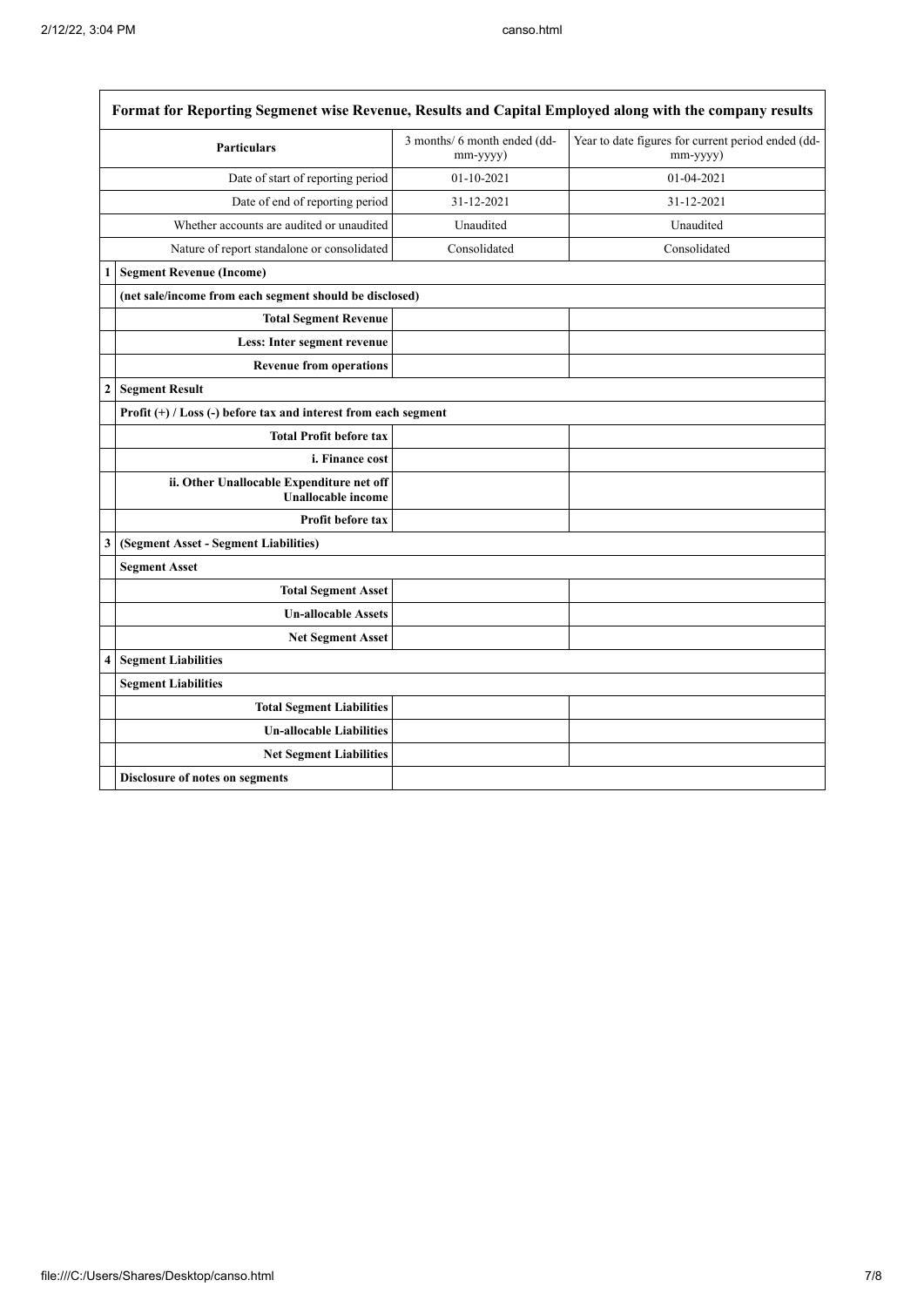2/12/22, 3:04 PM canso.html